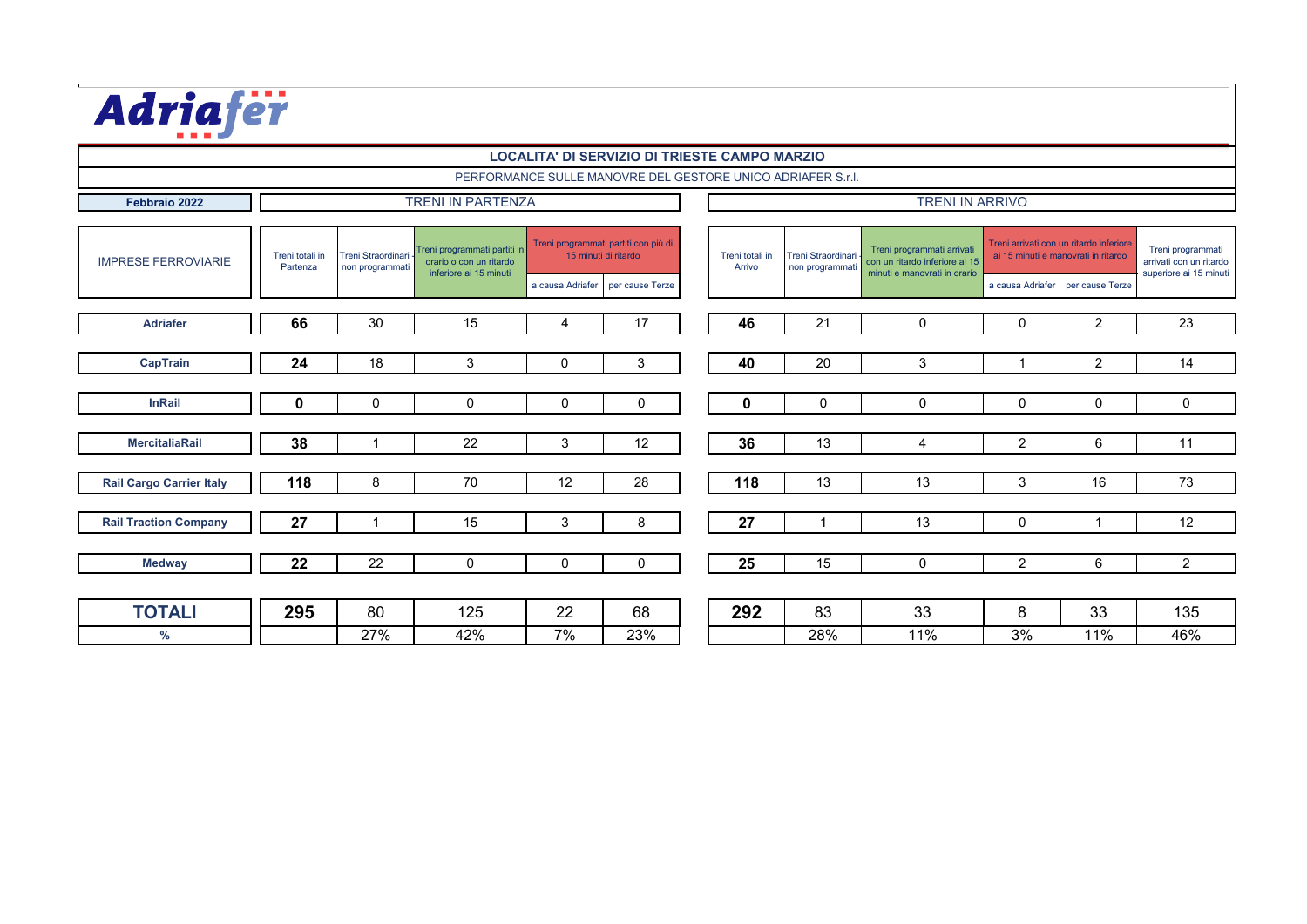

| 112 |
|-----|
| 61  |
| 51  |

| A |    |
|---|----|
|   | 15 |
|   | 4  |
|   | 17 |

| ARIO      |    |
|-----------|----|
| ADRIAFER) |    |
| : TERZE)  | 2  |
|           | 23 |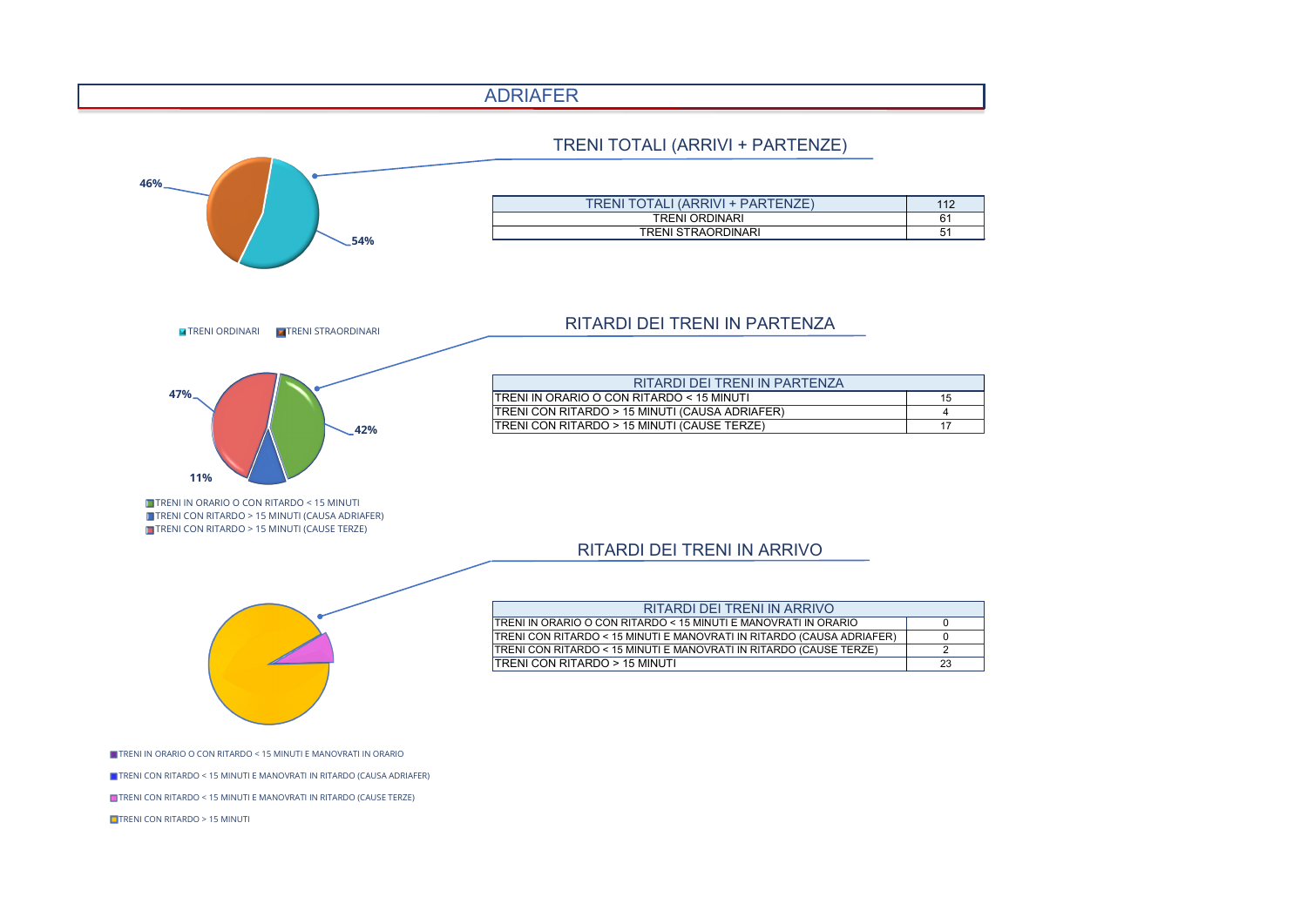## RITARDI DEI TRENI IN ARRIVO



TRENI IN ORARIO O CON RITARDO < 15 MINUTI E MANOVRATI IN ORARIO TRENI CON RITARDO < 15 MINUTI E MANOVRATI IN RITARDO (CAUSA ADRIAFER) TRENI CON RITARDO < 15 MINUTI E MANOVRATI IN RITARDO (CAUSE TERZE) **TRENI CON RITARDO > 15 MINUTI** 

| RITARDI DEI TRENI IN ARRIVO                                           |    |
|-----------------------------------------------------------------------|----|
| TRENI IN ORARIO O CON RITARDO < 15 MINUTI E MANOVRATI IN ORARIO       |    |
| TRENI CON RITARDO < 15 MINUTI E MANOVRATI IN RITARDO (CAUSA ADRIAFER) |    |
| TRENI CON RITARDO < 15 MINUTI E MANOVRATI IN RITARDO (CAUSE TERZE)    |    |
| TRENI CON RITARDO > 15 MINUTI                                         | 14 |

| 64 |
|----|
| 26 |
| 38 |

| 3 |
|---|
| 0 |
| 3 |

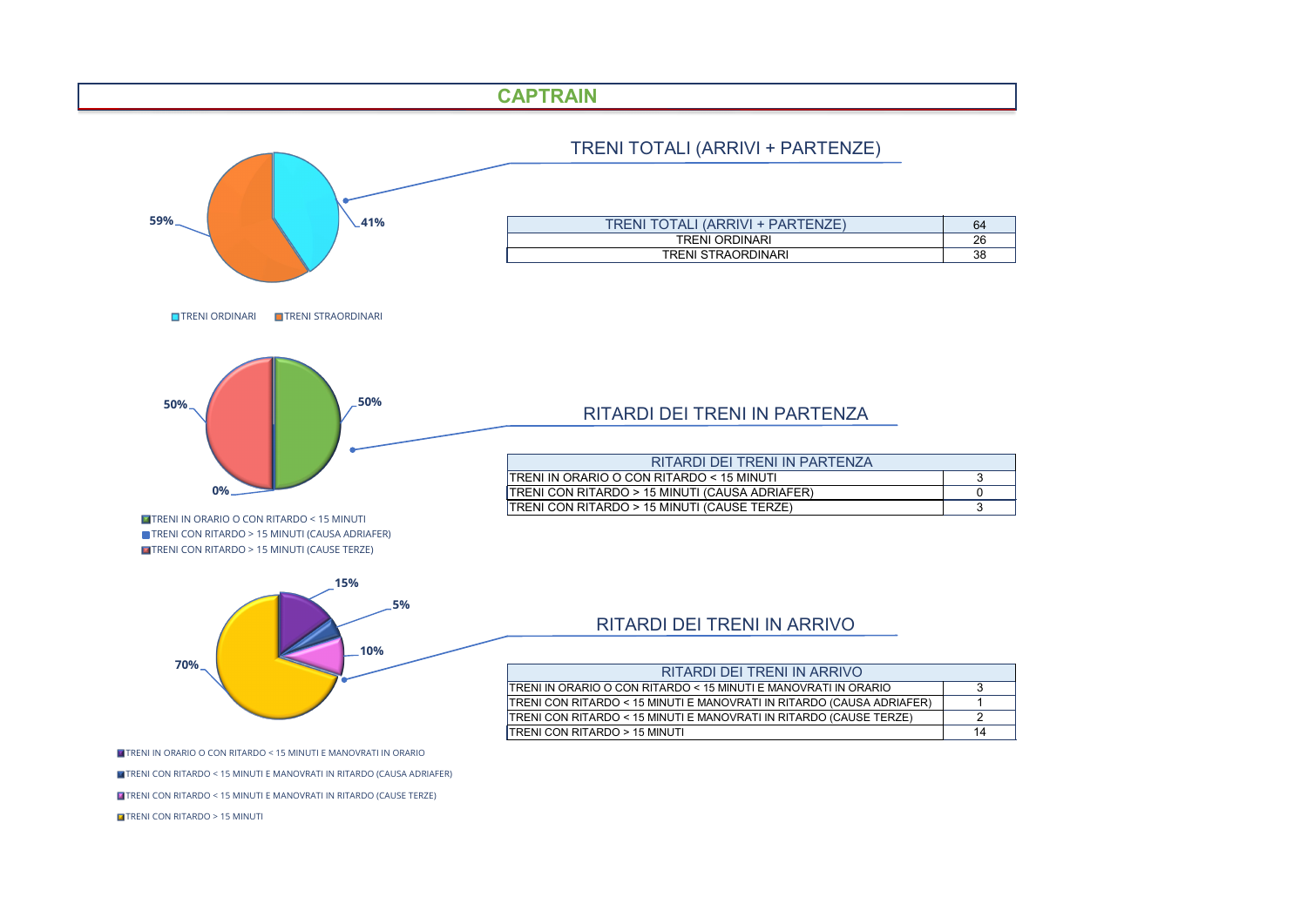

| 0 |
|---|
| 0 |
| 0 |

| ARIO        | ∩ |
|-------------|---|
| A ADRIAFERÌ | n |
| E TERZE)    | n |
|             |   |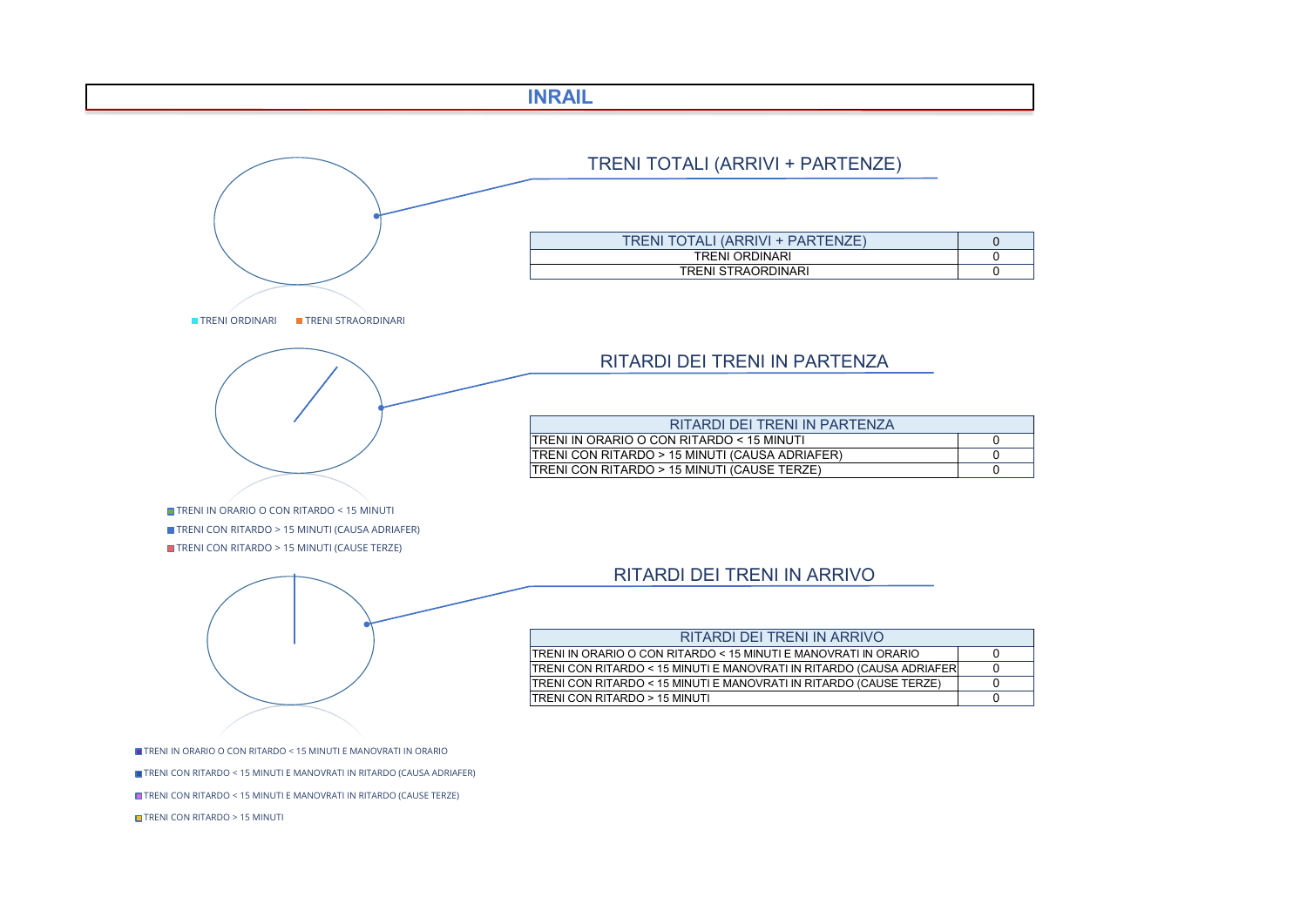## RITARDI DEI TRENI IN ARRIVO



TRENI IN ORARIO O CON RITARDO < 15 MINUTI E MANOVRATI IN ORARIO TRENI CON RITARDO < 15 MINUTI E MANOVRATI IN RITARDO (CAUSA ADRIAFER) TRENI CON RITARDO < 15 MINUTI E MANOVRATI IN RITARDO (CAUSE TERZE) **TRENI CON RITARDO > 15 MINUTI** 

| RITARDI DEI TRENI IN ARRIVO                                             |  |
|-------------------------------------------------------------------------|--|
|                                                                         |  |
| TRENI IN ORARIO O CON RITARDO < 15 MINUTI E MANOVRATI IN ORARIO<br>4    |  |
| TRENI CON RITARDO < 15 MINUTI E MANOVRATI IN RITARDO (CAUSA ADRIAFER)   |  |
| TRENI CON RITARDO < 15 MINUTI E MANOVRATI IN RITARDO (CAUSE TERZE)<br>6 |  |
| TRENI CON RITARDO > 15 MINUTI                                           |  |

| 74 |
|----|
| 60 |
| 14 |

| 22 |
|----|
| 3  |
| 12 |



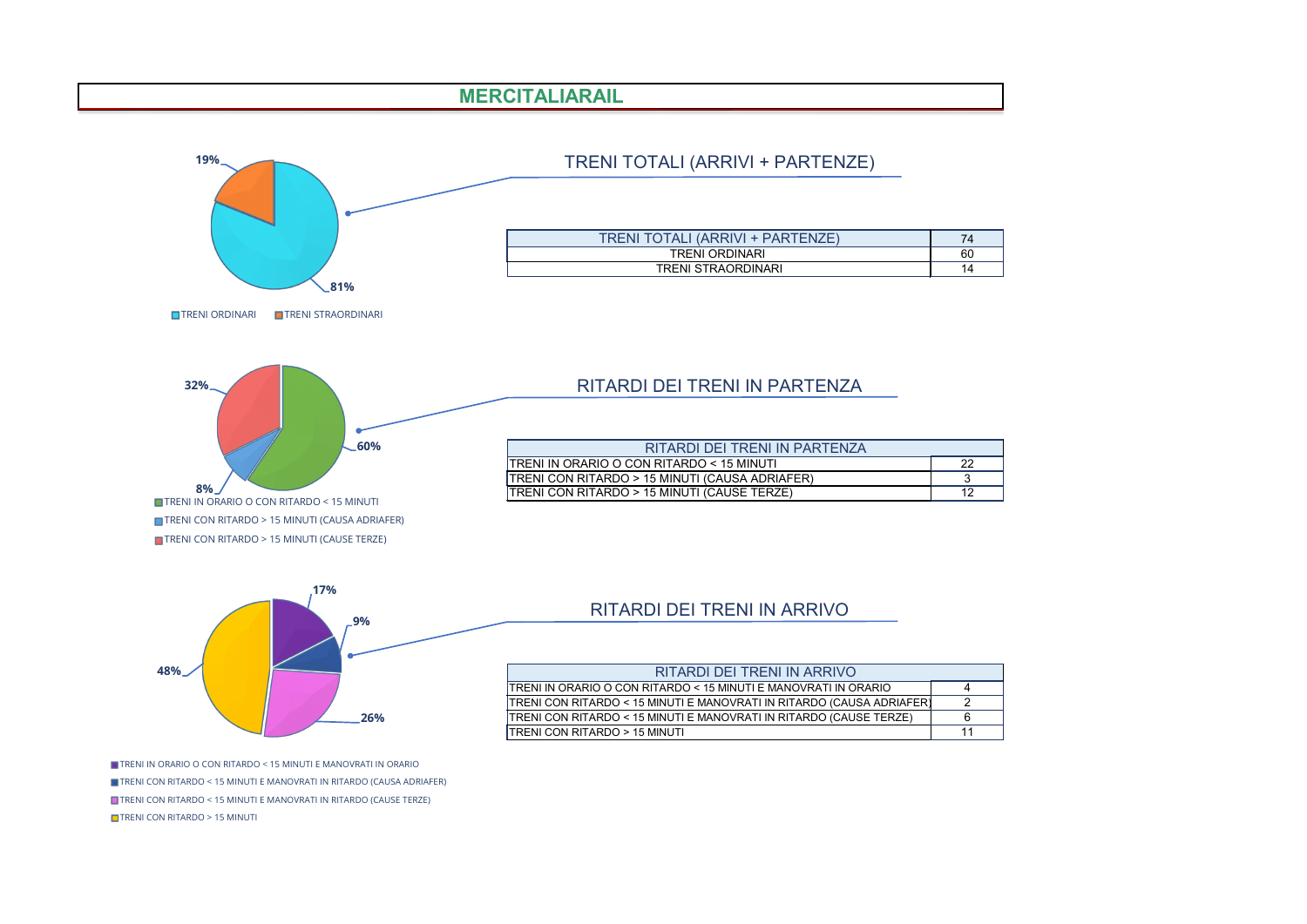

TRENI CON RITARDO < 15 MINUTI E MANOVRATI IN RITARDO (CAUSA ADRIAFER) TRENI CON RITARDO < 15 MINUTI E MANOVRATI IN RITARDO (CAUSE TERZE) **T** TRENI CON RITARDO > 15 MINUTI

| 236 |
|-----|
| 215 |
| 21  |

| 70 |
|----|
| 12 |
| 28 |

| ЯO                | 13 |
|-------------------|----|
| <b>IDRIAFER</b> ) | 3  |
| ERZE)             | 16 |
|                   | 73 |

# **RAIL CARGO CARRIER ITALY**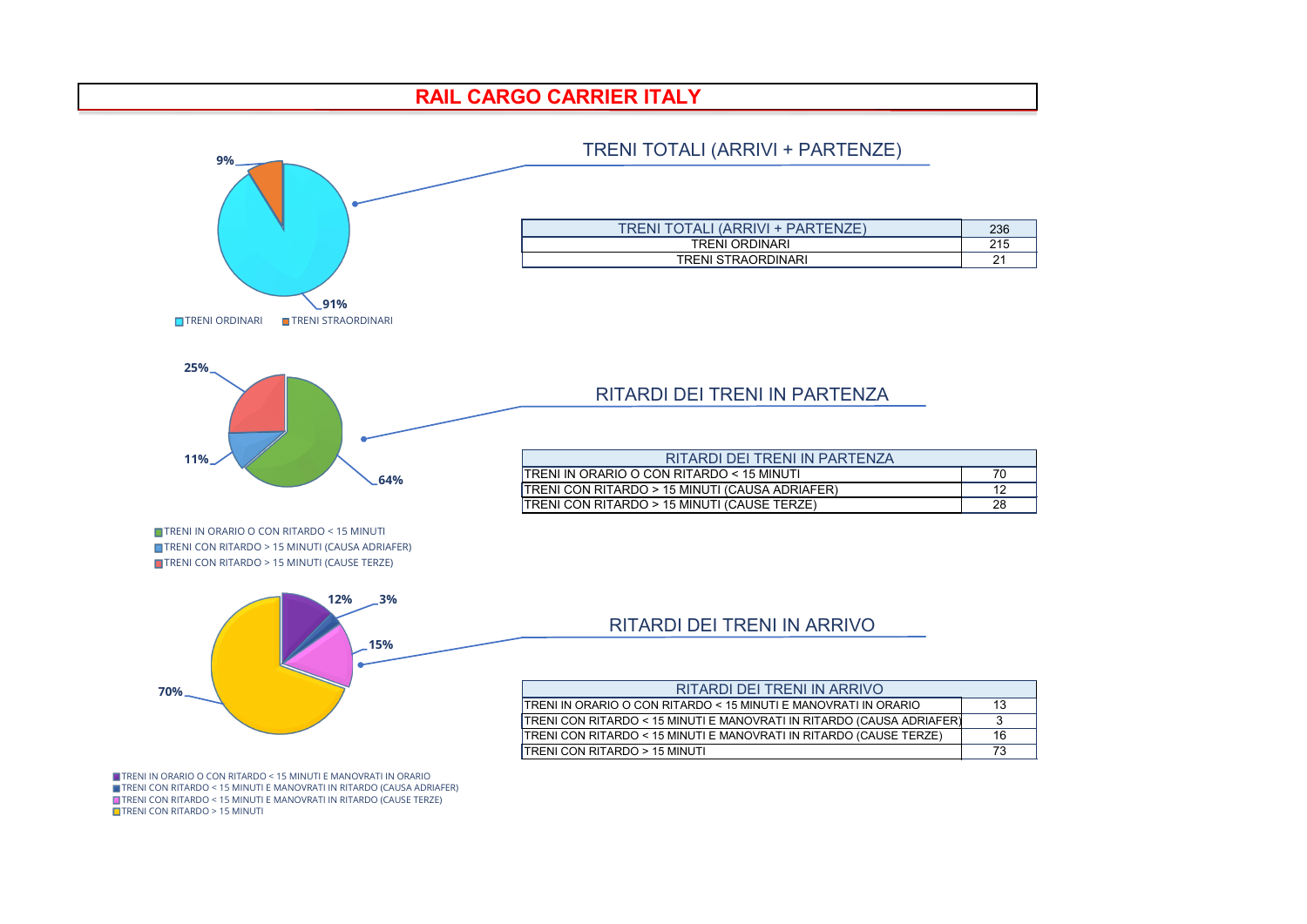

TRENI CON RITARDO < 15 MINUTI E MANOVRATI IN RITARDO (CAUSE TERZE) **TRENI CON RITARDO > 15 MINUTI** 

| $\overline{A}$<br>$\mathbf{r}$ |  |
|--------------------------------|--|
|                                |  |
|                                |  |
|                                |  |
|                                |  |
|                                |  |
|                                |  |
|                                |  |
|                                |  |
|                                |  |
|                                |  |
|                                |  |
|                                |  |
|                                |  |
|                                |  |
|                                |  |

| 54 |
|----|
| 52 |
|    |

| 15 |
|----|
| 3  |
| 8  |

| :IO              | 13 |
|------------------|----|
| <b>DRIAFER</b> ) | O  |
| ERZE)            |    |
|                  | 12 |

# **RAIL TRACTION COMPANY**